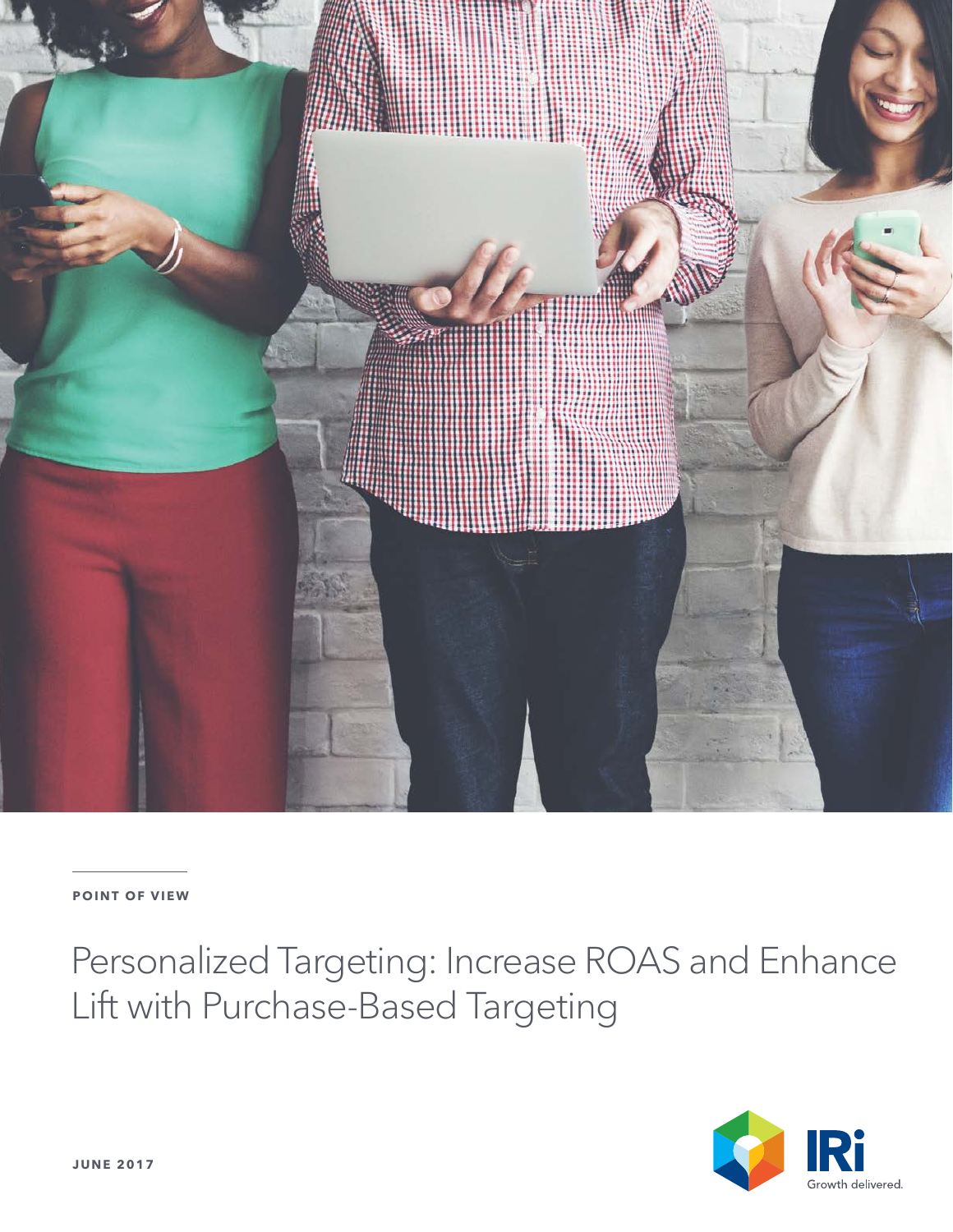## A Call to Arms for the Advertising Industry

The media industry supply chain has evolved unevenly, with the strategy, execution and measurement elements of the industry changing and growing in ways that are somewhat out of sync. This is principally due to the introduction of new technologies that impact one part of the supply chain but not others.

The most dramatic technology disruption that has roiled the media supply chain is the recent rapid ascension of digital media through the proliferation of devices that allow consumers to engage anywhere and anytime. Digital media enables advertisers and their agencies to reach millions of consumers across multiple platforms with messages personalized for discrete target groups in a matter of minutes. The obvious benefit is the ability to connect with shoppers quickly and in a relatively inexpensive manner.

But personalized targeting—ensuring that the right message reaches the right consumer at the right time and in the right place—is a discipline that has lagged throughout the digital explosion. Digital media has proven to be a massive source of new, cheap inventory, yet the advertising industry is holding on to the traditional approach of reaching as many consumers as possible, as cheaply as possible. This now digitally enhanced "spray and pray" approach is wildly ineffective in today's marketplace, where personalization has become a consumer-issued edict. Ineffective targeting is negatively impacting the consumer experience, potentially causing significant harm to the brand, and reducing return on advertising spend (ROAS).

### Get the House in Order

"We have a media supply chain that is murky at best. We need to clean it up and invest the time and money we save into better advertising to drive growth."

**MARC PRITCHARD, CHIEF MARKETING OFFICER, PROCTER & GAMBLE**

## Purchase-Based Targeting Boosts ROAS Up to 20 Percent and Lift by 3X

Through advanced technology and analytic expertise, marketers now have access to new solutions that dramatically increase the effectiveness and efficiency of targeting capabilities, enabling advertisers and their agencies to optimize the potential of digital media. These solutions greatly enhance the relevancy, speed to market and precision at scale that achieves the

personalization necessary to significantly boost ROAS and generate sustained growth for CPG organizations. IRI and industry research has shown that purchase-based targeting boosts campaign ROAS by up to 20 percent and brings sales lift that is up to three times greater than other targeting methodologies, such as contextual and demographic targeting.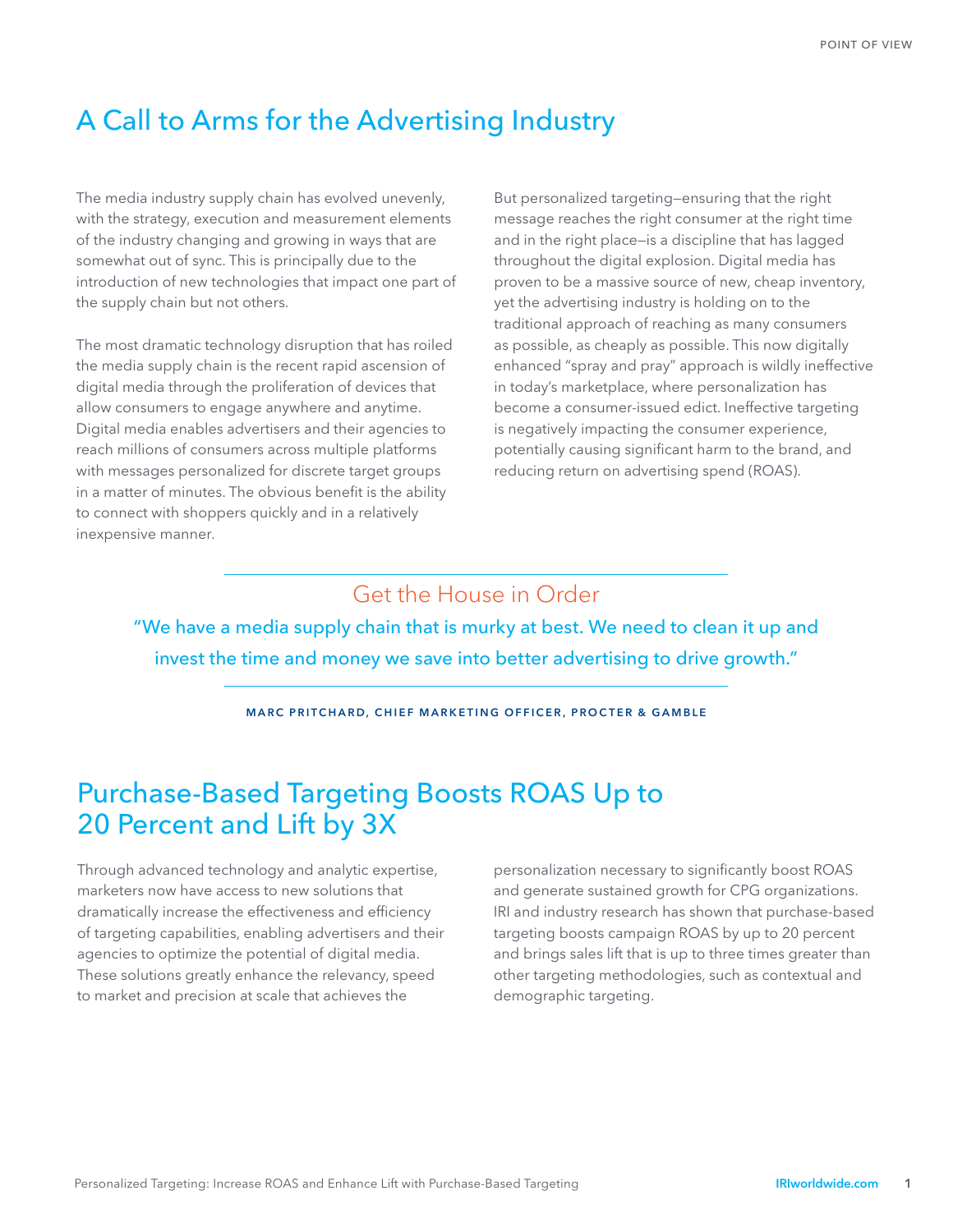## Avoiding the Four Targeting Pitfalls Is Essential

Gold-standard digital media targeting seeks to maximize product sales while minimizing advertising and marketing spend. Today's targeting strategies often fall short of this goal for one or more of the following reasons:

- Use of outdated data
- Sacrifice of precision for reach
- Reliance on inaccurate purchase-propensity signals
- Failure to optimize against today's omnichannel marketplace

These pitfalls warrant further exploration, because suboptimal strategy in any one of these is enough to negatively impact a campaign. Today, many campaigns are weak in most or all of these areas, leading to significant media waste.

**Outdated Data:** Knowledge-based targeting is only as good as the data inputs. To achieve outsized improvements in ROAS, data must be:

- Current, reflecting today's behaviors and attitudes
- Census-level, eliminating the potential for duplication
- Omnichannel, giving visibility across all channels and devices

The Mindset Has Shifted "Targeting too narrow and targeting too wide are equally damaging to ROAS. Precision at scale is what the industry expects from media targeting today."

**JACKIE STEINBERG, SENIOR DIRECTOR OF GLOBAL MEDIA, COMBE INCORPORATED**

**Reach versus Precision:** Quality trumps quantity when it comes to connecting with consumers. To be effective, it is better to reach a narrow subset of high-potential consumers with a targeted message that will resonate rather than to serve a generic message to broad swathes of shoppers who might be interested in the product or service in the name of ease or cost savings.

**Inaccurate Purchase-Propensity Data:** Estimations of purchase propensity are only as good as the data that feed into them. Advertisers and agencies today implement multiple targeting tactics, from demographic to contextual, but none of these delivers satisfactory precision. "As an industry, we currently settle for 'good enough' signals. In today's world, this is no longer sufficient," said Chris Copeland, a 20-year digital marketing industry veteran and president of Yieldbot.

**Omnichannel Data:** The path to purchase has evolved significantly during the past decade. Consumers have more choices in where they shop and where they get their information. Still, advertisers tend to create targeting strategy by addressing individual facets of targeting without integrating each facet into a single, holistic targeting strategy.

Imprecise targeting is a lose-lose proposition. Advertisers are spending time and budget on campaigns that fail to deliver desired results. Shoppers are receiving "noise" in the form of ads that aren't relevant or personalized to their needs. To avoid these targeting pitfalls and enhance impact and lift, advertisers must begin targeting efforts with a deep understanding of the media consumption patterns of their high-gain target audiences.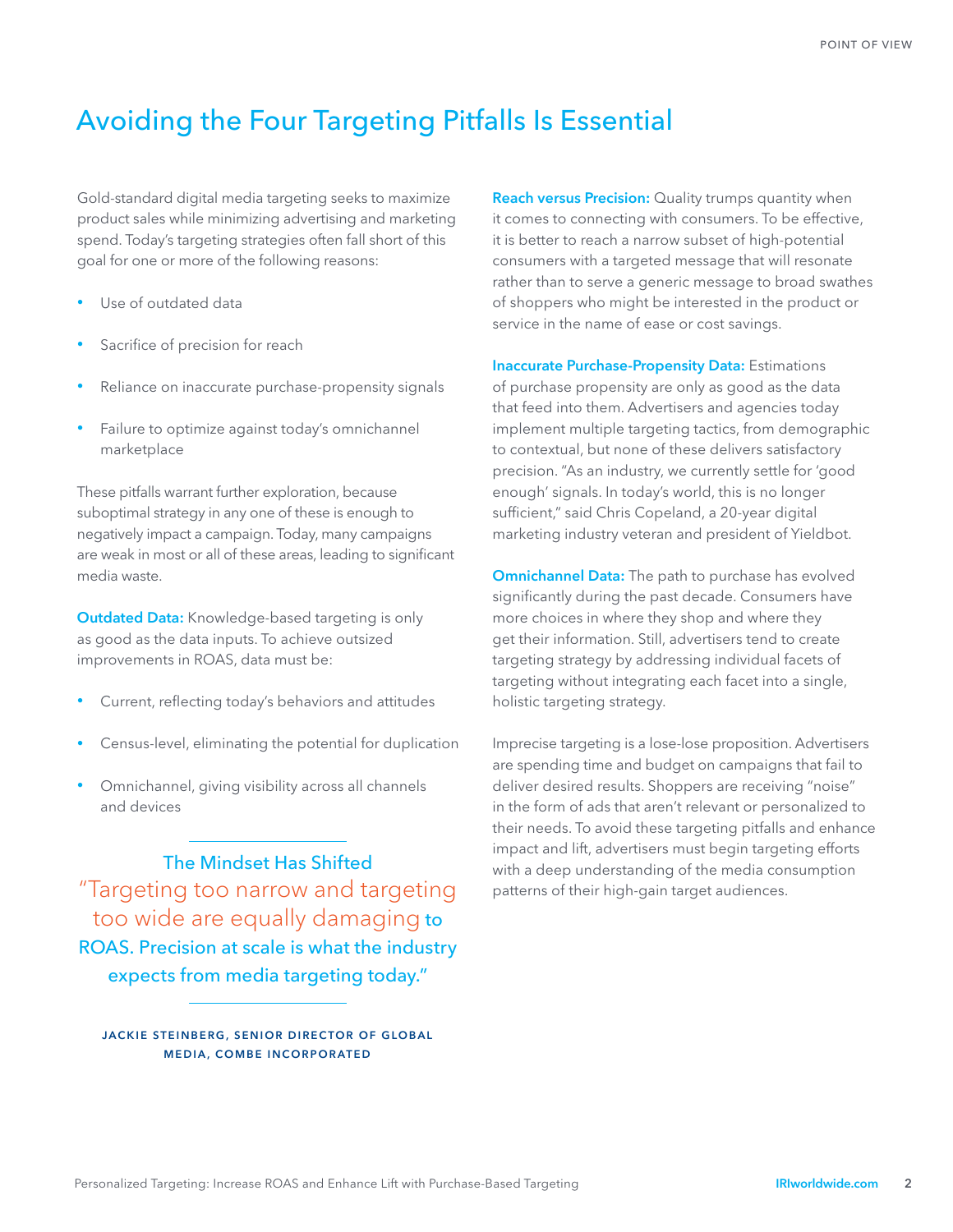## IRI Raises the Targeting Bar and Enhances the Craft

IRI introduced CPG purchase-based targeting in early 2013, with the launch of IRI ProScores®. With the recent addition of IRI Verified Audiences, IRI now offers two solutions that are built from household-level purchase data and based on the largest, most diverse and highest-quality data sets available.

IRI ProScores is a breakthrough targeting methodology the CPG industry's first and most advanced purchasebased, predictive shopper insights solution. Built using multi-outlet purchase data and expanded to represent the entire U.S. population, ProScores enables CPG manufacturers and retailers to identify shoppers with the highest-dollar opportunity at the greatest scale of any purchase-based targeting solution.

The IRI team recently worked with a toothpaste brand manufacturer that wanted to run a digital shopper marketing campaign targeted to brand buyers shopping at a national drug retail chain. Opportunity analysis pinpointed a select group of households that drove the most sales uplift, enabling a more efficient media buy for the brand's shopper marketing team. These households were 2.5 times more valuable to the retailer than geotargeted households. The analysis also provided support for the IRI team's recommendation that the manufacturer partner with the retailer to garner more investment for future mutually beneficial shopper marketing campaigns targeted to this group.

IRI again broke new ground with the introduction of IRI Verified Audiences. This solution uses data from 250+ million loyalty cards, the industry's most robust set of frequent shopper loyalty data. IRI has brought purchasebased targeting capabilities to a scale not previously possible. By integrating other high-quality data sources, such as credit card purchase data and geo-location data, IRI Verified Audiences brings increased granularity to

a 360-degree view of consumers' shopping behavior, allowing for the derivation and inference of even more complex consumer behaviors. IRI Verified Audiences can narrow in on very discrete targets, such as loyal brand buyers or gluten-free households. Because of this precision, IRI Verified Audiences achieves campaign results that create three times the uplift versus other targeting methods.

This solution provides benefits to both small and large companies. Recently, the IRI team was approached by a beverage alcohol manufacturer that had launched a flavor extension to an existing beer product. The brand wanted to understand if purchase-based targets performed better than demographic targets in digital media. The team created and analyzed two purchasebased audiences—lapsed buyers of light beer and buyers of products in the existing brand line. The analysis revealed that these audiences generated more than 9 percent incremental lift versus demographically targeted audiences, leading the IRI team to recommend that the manufacturer shift a greater share of media spending to purchase-based targets to increase efficiency of the media buy.

Targeting appropriately and efficiently also allows brands, even smaller brands, to increase penetration. A mid-market granola bar manufacturer was looking to grow share in specific DMAs where its product had received increased shelf space and distribution. The IRI team worked with the manufacturer to verify current brand buyers as well as medium and heavy granola bar buyers. By directing marketing efforts to these buyers, IRI Verified Audiences drove 3.2 percent incremental penetration to the brand. To drive penetration even higher, IRI recommended that the manufacturer also allocate spending to communicate with lapsed buyers of the brand with high-incentive coupons.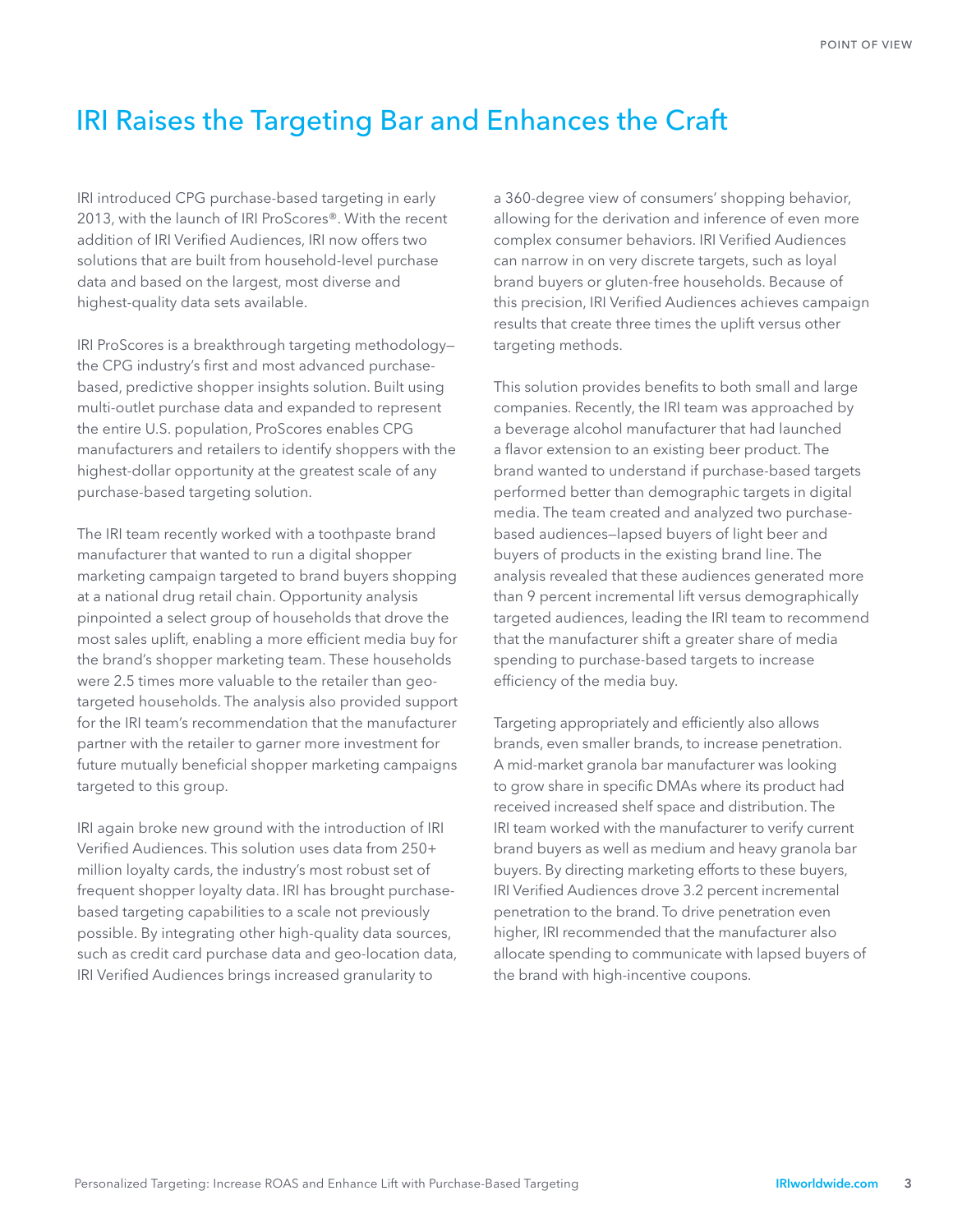### Make the Commitment Now!

Raising the bar on targeting to create more personalized, relevant, efficient and cost-effective omnichannel campaigns isn't an option. It is a responsibility to preserve and enhance the advertising craft, and it is essential to the future success of the brand. Consumers will not engage with messages that aren't timely and relevant. Marketers must make the commitment to engage and influence. Thankfully, the solutions that make this possible are available and accessible.

Quoting Pritchard one more time: "Don't be fooled by the myths, don't accept excuses, don't wait for someone else to move, don't be daunted by the task, take one step at a time… Make the commitment now."

**MARC PRITCHARD, CHIEF MARKETING OFFICER, PROCTER & GAMBLE**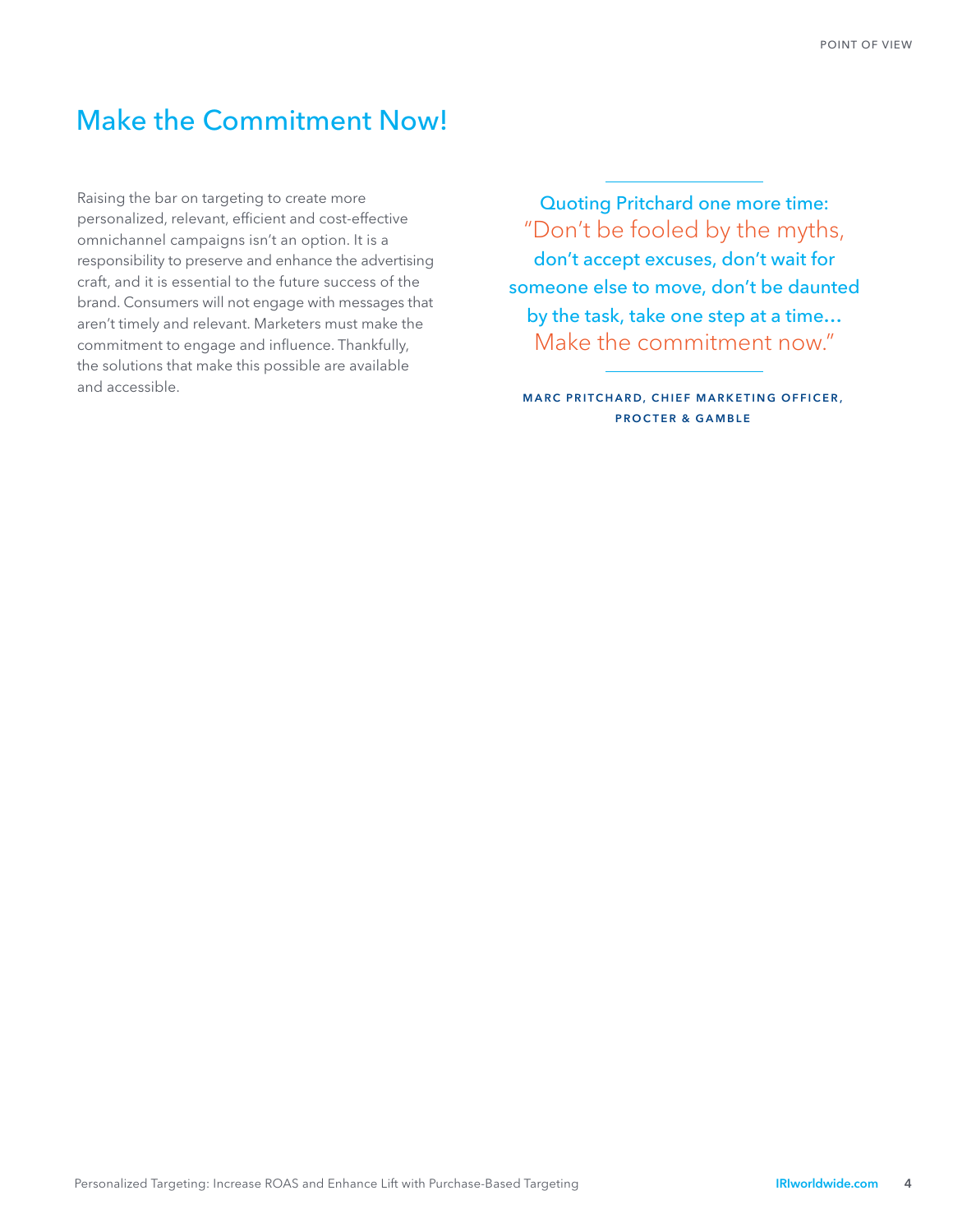# Every Campaign Benefits from Personalized Targeting

An effective targeting strategy improves the speed, efficiency and relevancy of a campaign, directly resulting in a higher ROAS. To illustrate this point, below are several campaign scenarios and the demonstrated benefit advanced targeting can provide, based on IRI research.

- Short-term campaign to boost sales For an inseason or event-based campaign, targeting over the limited time available helps to create and convert consumer traffic in the store. Advanced targeting can provide a 20-30 percent ROAS improvement.
- New product launch campaign For any type of launch, whether line extension or disruptive new product, targeting facilitates critical initial success that speeds widespread adoption by high-propensity triers. Personalized targeting dramatically improves the 10 percent success rate of new product launches. Purchase-based targeting is the only way to identify consumers with a new brand affinity, flavor affinity or adventurous palate.
- Competitive share campaign When it comes to winning share from competitors, advanced targeting ensures advertisers identify customers most likely to switch based on prior behavior and ensures messages, offers and value propositions are on target. Targeting can increase switching by as much as 25 percent.
- Increased penetration campaign For campaigns to capture new brand and category buyers or re-engage lapsed buyers, advanced targeting can reveal specific buy signals and uncover personalized messaging likely to spur trial or retrial. Advanced targeting can increase growth a minimum of 10-20 percent.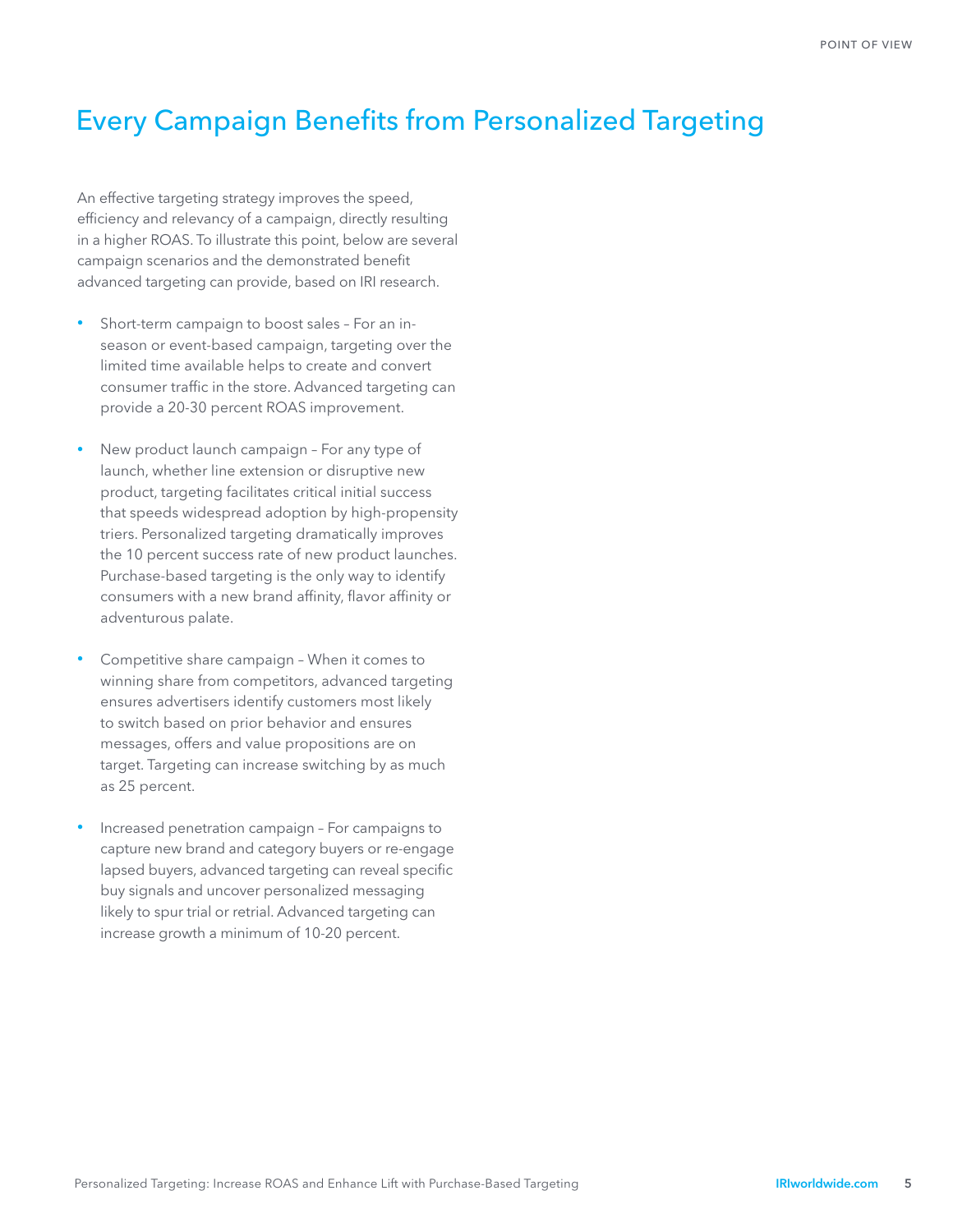### Resources

IRI offers two highly relevant audience targeting solutions to meet advertisers' and agencies' specific campaign needs. IRI Verified Audiences connects brands and retailers to consumers and shoppers based on verified spending for a particular category, subcategory, brand or product. These are exclusive verified purchase-based audiences at scale, with data from more than 250 million frequent shoppers from various partners and retailers.

IRI ProScores® Audiences offers modeled targetable audiences for the total United States. IRI's and Kantar Shopcom's high-quality data and IRI's proven modeling methodology provide better look-alike households.

Campaign objectives help determine which IRI audience product is the best fit. There are three parameters that typically drive the decision on which targeting method to employ:

- Preferred growth strategy for a product
- Desired target's current relationship with a product
- Type of consumer that the advertiser would like to reach

Based on these parameters, advertisers should choose the IRI solution that will deliver the best results.

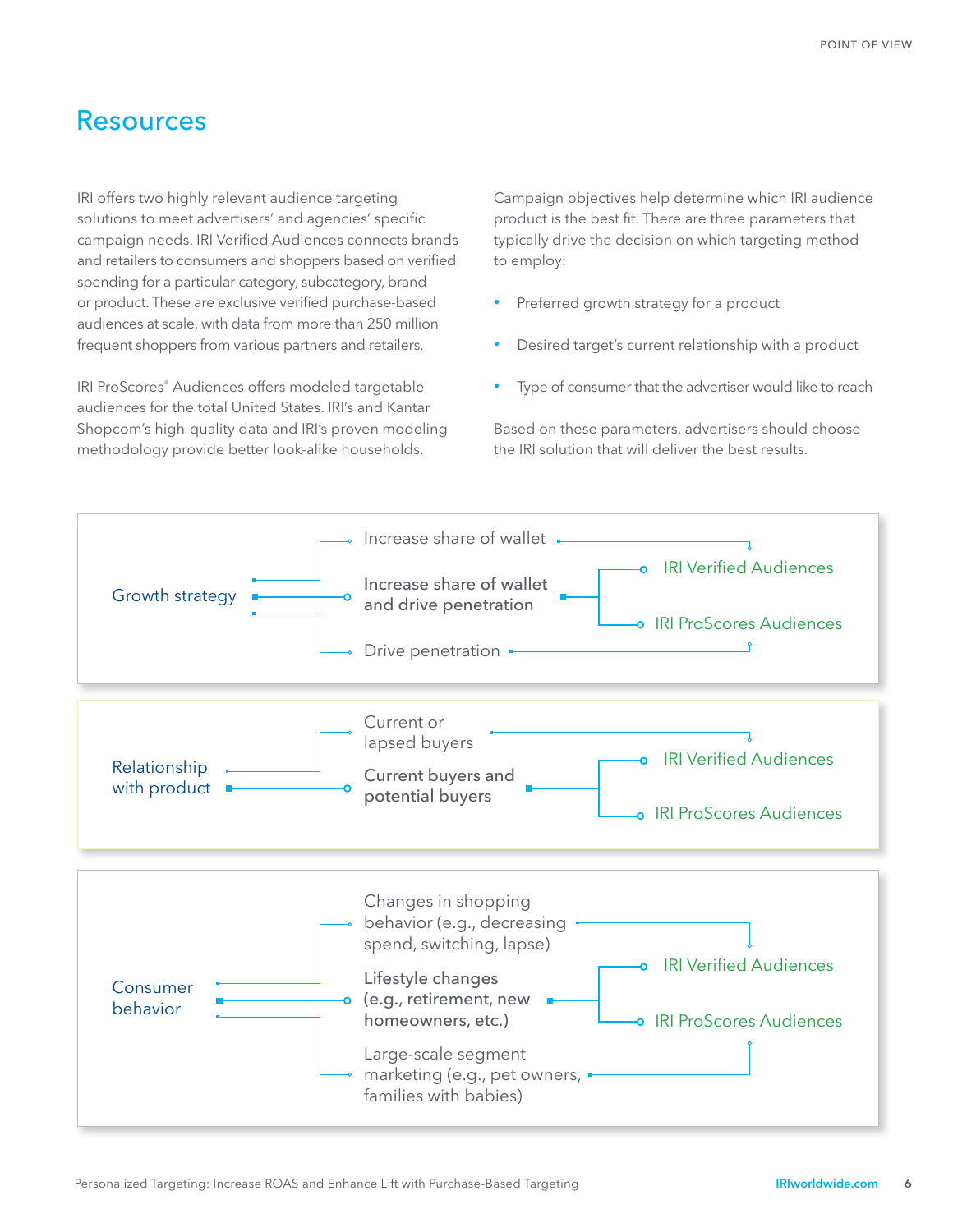## Other Recent Publications



Revenue Growth Management 1

Drive Growth with Media Parity: Shifting 10 Percent of Promotion Spending to Media Advertising Will Increase Marketing ROI by 10 to 25 Percent

**S** Ri

**College**